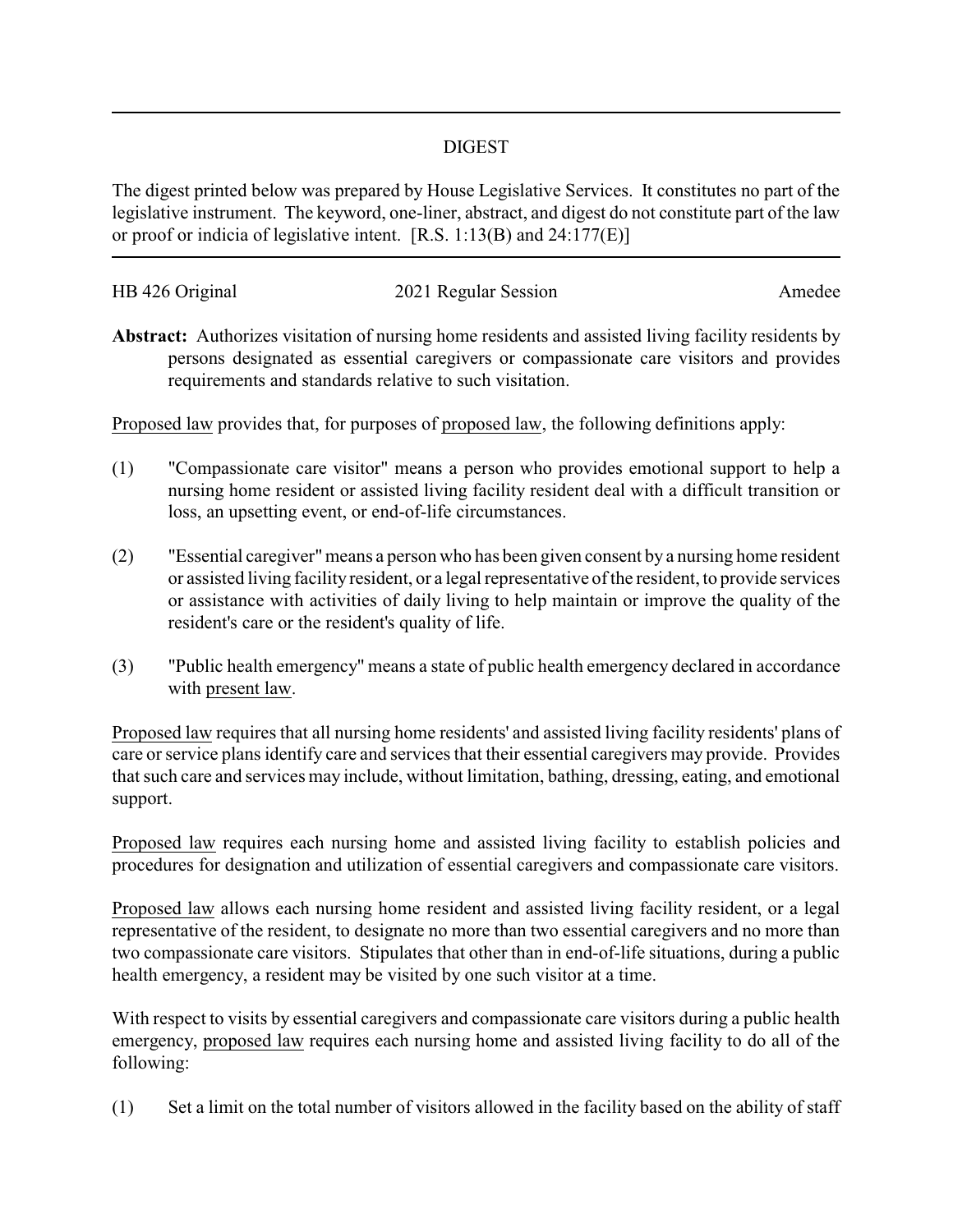to safely screen and monitor visitation.

- (2) Develop an agreeable schedule in concert with the resident and each essential caregiver and compassionate care visitor who wishes to visit the resident.
- (3) Provide appropriate infection prevention and control training,such as training on proper use of personal protective equipment, hand hygiene, and social distancing.
- (4) Screen all visitors, including essential caregivers, compassionate care visitors, and other visitors, to prevent possible introduction of infectious disease.
- (5) Maintain a visitor log and require essential caregivers and compassionate care visitors to sign in and out.
- (6) Prohibit visits, except for compassionate care visits, if the resident is quarantined or if the resident is positive for or shows symptoms of any infectious disease to which the public health emergency relates.
- (7) Monitor visitor adherence to appropriate infection prevention and control procedures.
- (8) After attempts to mitigate concerns relating to an essential caregiver's or compassionate care visitor's behavior, restrict or revoke visitation byan essential caregiver or compassionate care visitor if that person fails to follow infection prevention and control requirements or other applicable rules of the facility.

Proposed law requires each essential caregiver and compassionate care visitor to do all of the following prior to visiting a nursing home resident or assisted living facility resident during a public health emergency:

- (1) Participate in training furnished by the facility on appropriate infection prevention and control procedures such as the use of personal protective equipment, hand sanitizing, and social distancing, and sign a form acknowledging that he has completed the training and will adhere to the facility's infection prevention and control policies.
- (2) Comply with facility-provided testing, if offered, for any disease to which the public health emergency relates.

Proposed law requires that when visiting a nursing home resident or assisted living facility resident, each essential caregiver and compassionate care visitor shall do all of the following:

- (1) Utilize appropriate procedures for infection prevention and control, which may include wearing personal protective equipment.
- (2) Provide care or visit in the resident's room or in an area within the building designated by the facility for this purpose.